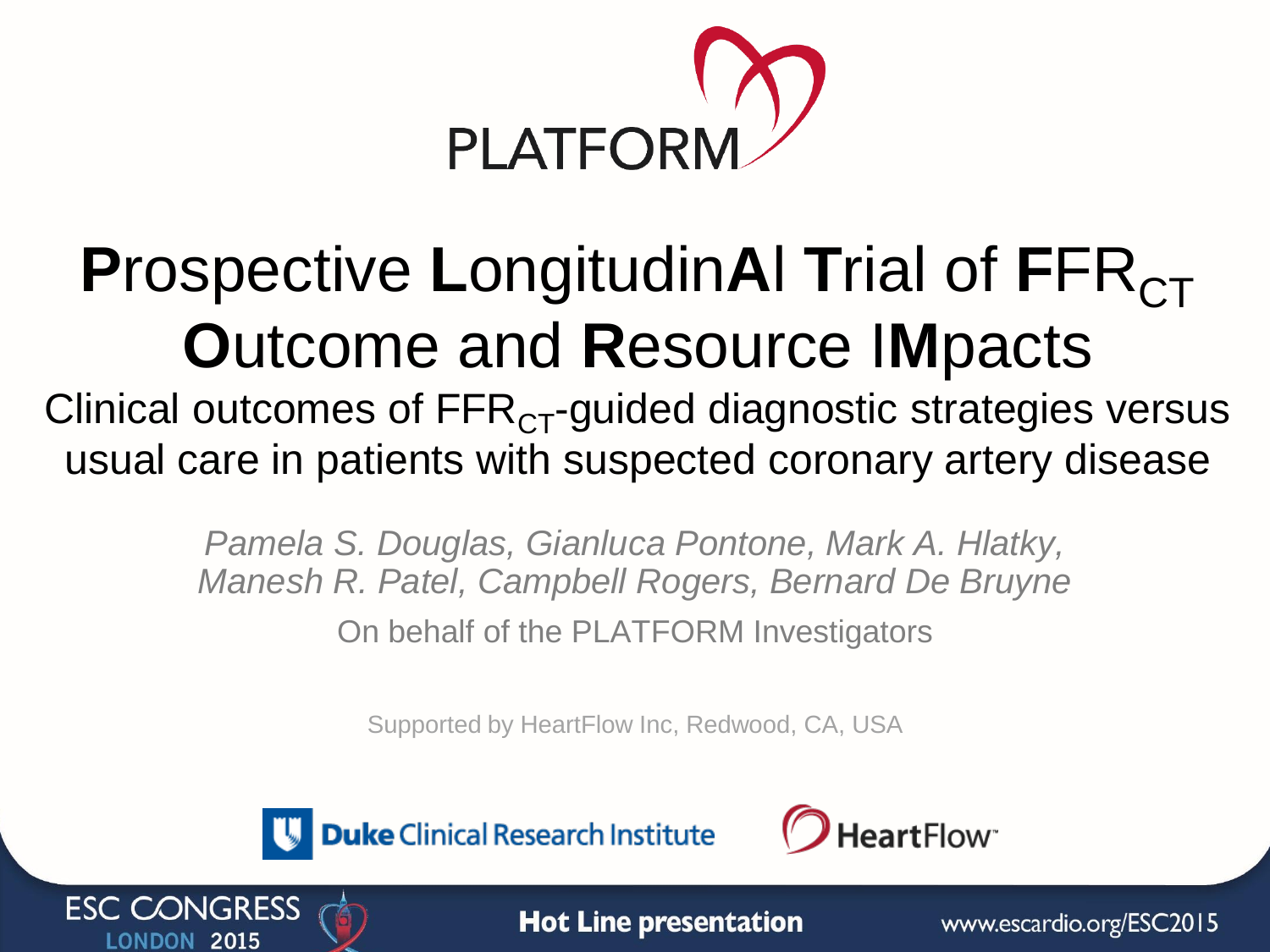# **DECLARATION OF INTEREST**

- Research contracts



#esccongress

www.escardio.org/ESC2015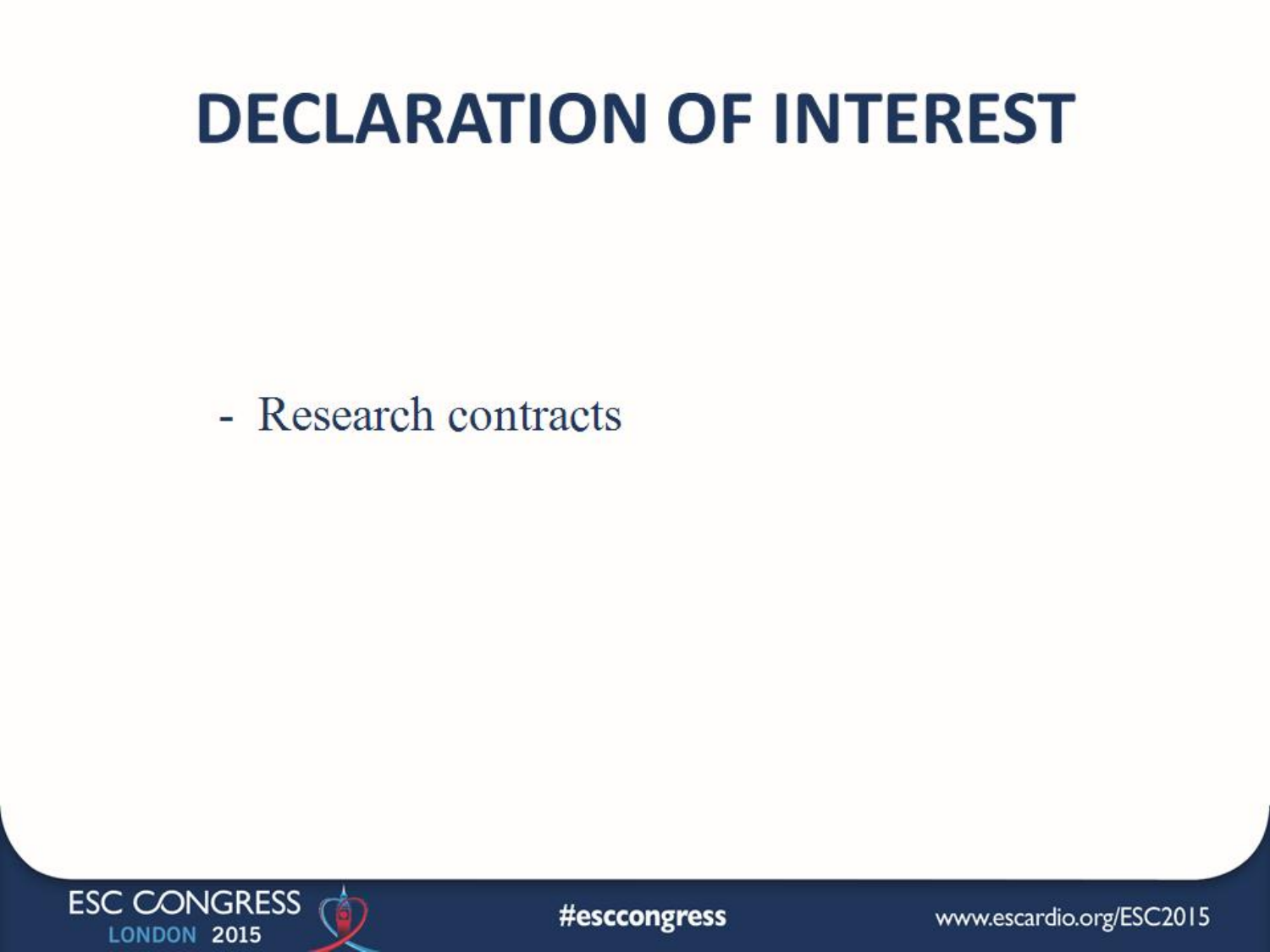#### **Background and Aim**

- **The optimal evaluation of new onset stable chest pain is uncertain.** Ideally, testing will clarify the diagnosis and direct subsequent care while maximizing efficiency and safety.
- **The recent PROMISE and SCOT-HEART trials compared anatomic** and functional strategies, finding that CTA improved processes of care. However, CTA also increased rates of invasive catheterization and revascularization with no significant reduction in events.
- Fractional Flow Reserve derived from CTA (FFR<sub>CT</sub>) may address these limitations by providing both functional and anatomic data.
- **STUDY AIM:** To determine whether use of a CTA/FFR<sub>CT</sub> guided strategy, as compared to standard practice, will reduce the rate of invasive angiograms that show no obstructive CAD, without increasing the occurrence of major cardiac events.

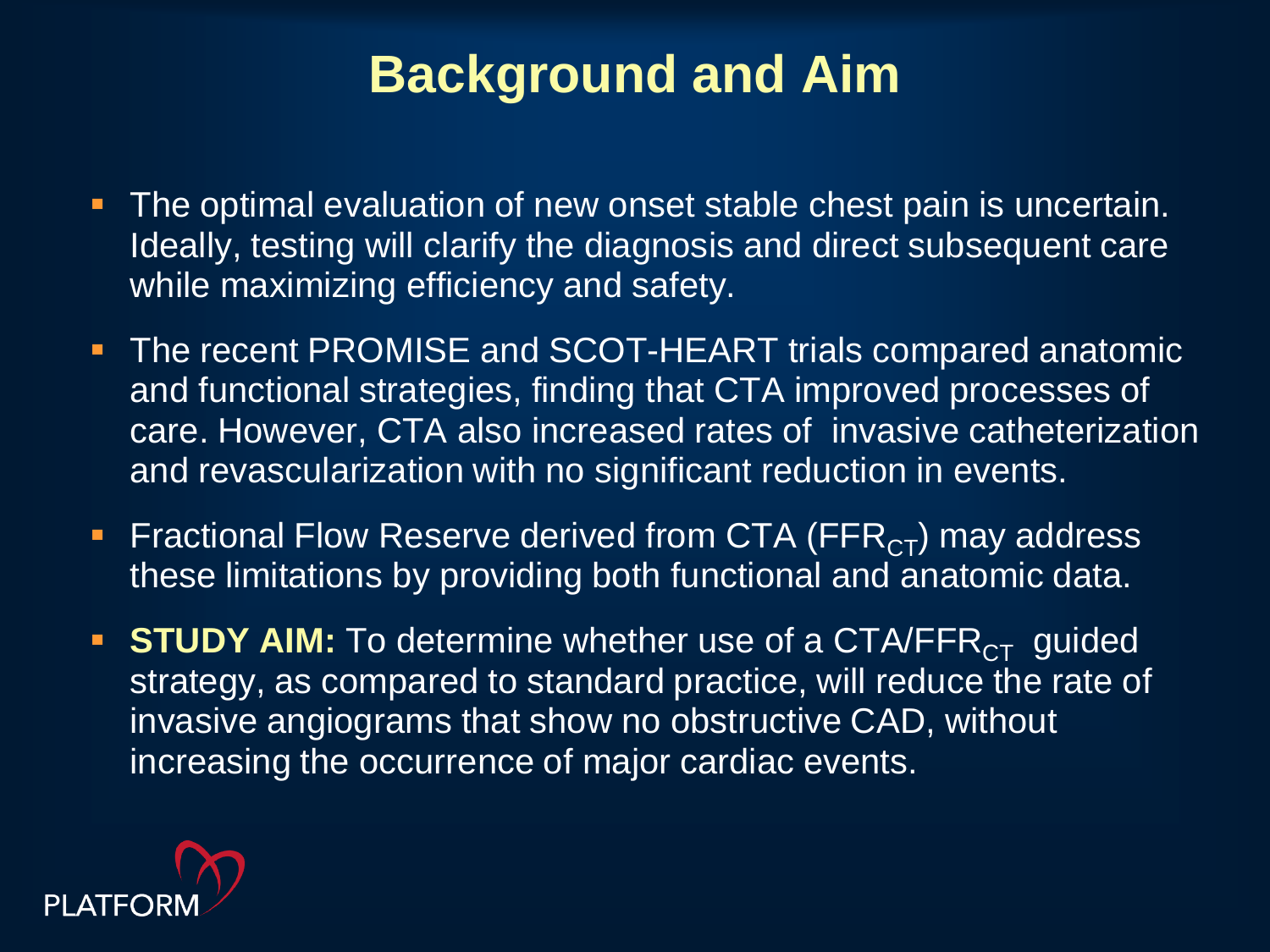### **PLATFORM Trial Design**

**Stable CAD symptoms; Planned non-emergent NI test or catheterization Age ≥ 18y; No prior CAD hx; Intermediate pretest probability of CAD**

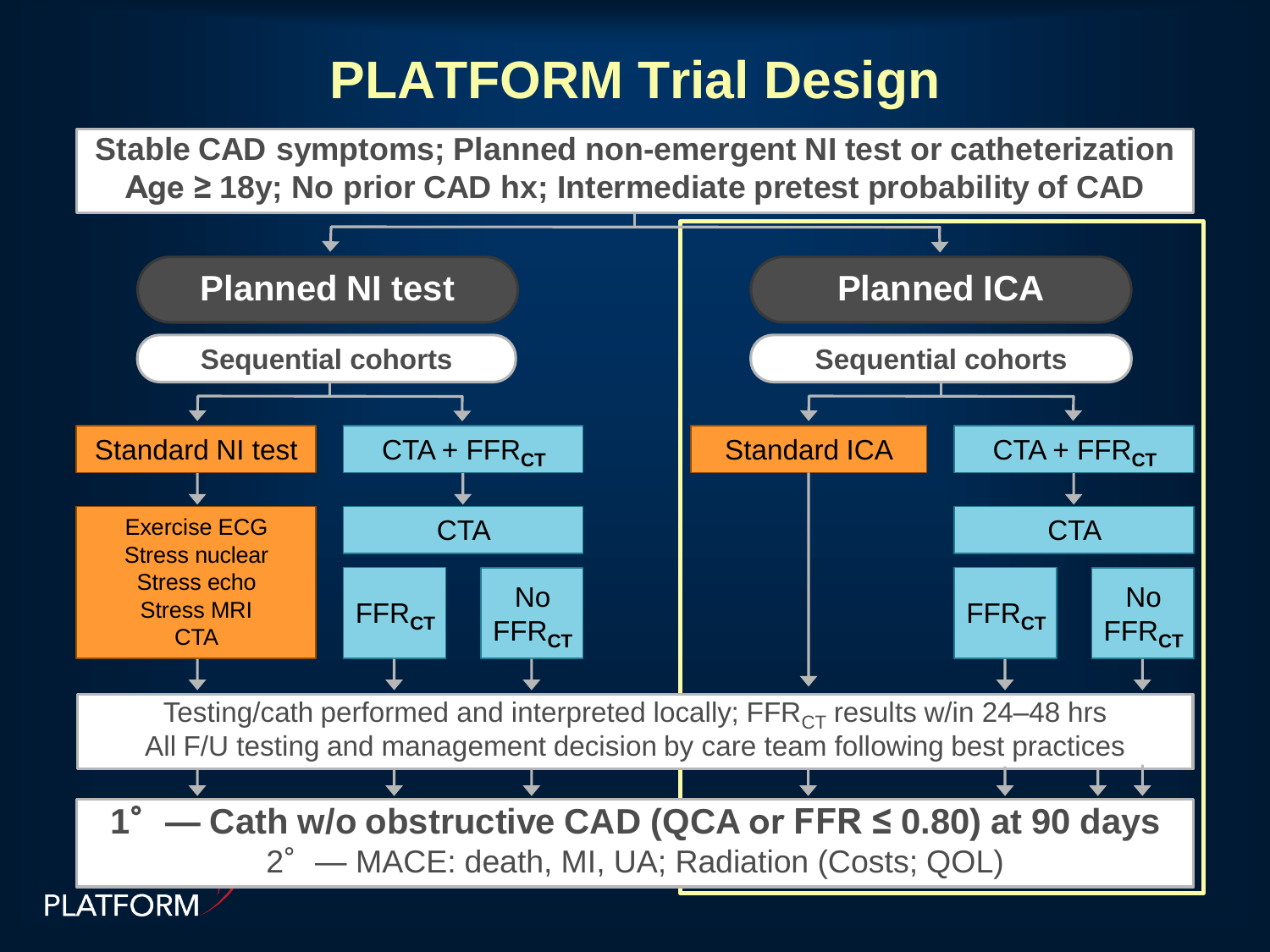#### Primary Endpoint **Invasive Catheterization w/o Obstructive CAD**

Similar results in all pre-specified subgroups and cohorts

- **Site-read ICA w/o obstructive CAD** 57% usual care;  $9\%$  FFR $_{\rm CT}$
- **Age, sex, race, diabetes, pretest** probability of CAD, country
- Propensity matched cohort
- Best practices cohort
- **Adequate image cohort**



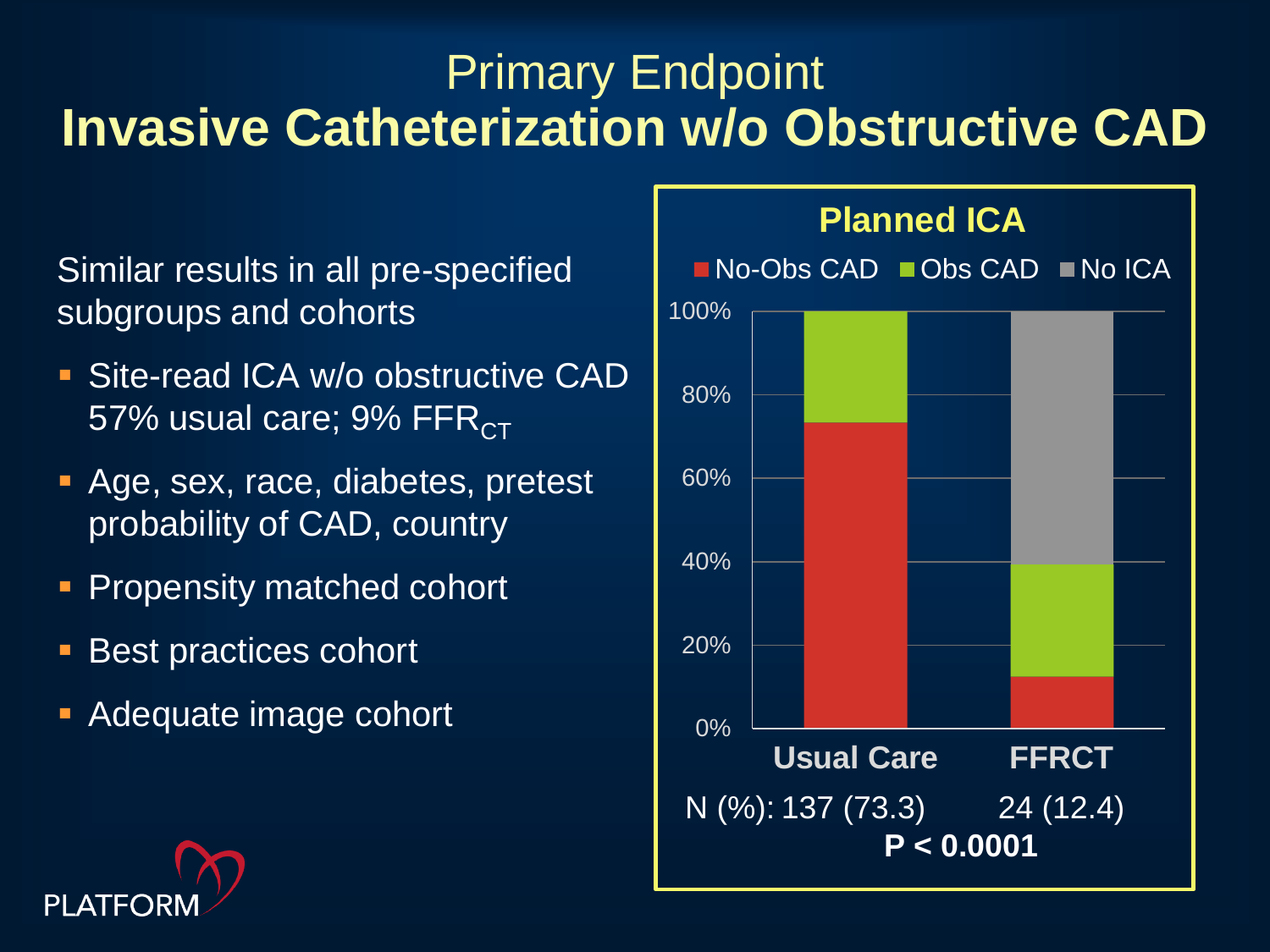#### **Safety Endpoints and Data at Revascularization**

|                                                          | <b>Planned NI Test</b><br>$N = 204$        |                                            |            | <b>Planned ICA</b><br>$N = 380$          |                                            |            |
|----------------------------------------------------------|--------------------------------------------|--------------------------------------------|------------|------------------------------------------|--------------------------------------------|------------|
|                                                          | <b>Usual care</b><br>strategy<br>$N = 100$ | FFR <sub>CT</sub><br>strategy<br>$N = 104$ | P<br>value | <b>Usual care</b><br>strategy<br>$N=187$ | FFR <sub>CT</sub><br>strategy<br>$N = 193$ | P<br>value |
| <b>SAFETY: MACE</b> — no. $(\%)$                         | $\bf{0}$                                   | $\bf{0}$                                   |            | $\bf{0}$                                 | 2(1.0)                                     | <b>NA</b>  |
| <b>SAFETY: RADIATION EXPOSURE (enrolment to 90 days)</b> |                                            |                                            |            |                                          |                                            |            |
| Mean ± SD, mSv                                           | $5.8 \pm 7.1$                              | $8.8 \pm 9.9$ 0.0002                       |            | $9.4 \pm 4.9$                            | $9.9 \pm 8.7$                              | 0.20       |
| <b>FUNCTIONAL DATA AT REVASCULARIZATION</b>              |                                            |                                            |            |                                          |                                            |            |
| PCI or CABG - no.                                        | $5\phantom{1}$                             | 10                                         | 0.29       | 59                                       | 55                                         | 0.58       |
| Functional data available                                | 100%                                       | 90%                                        | 1.0        | 51%                                      | 96%                                        | $<$ 0.0001 |